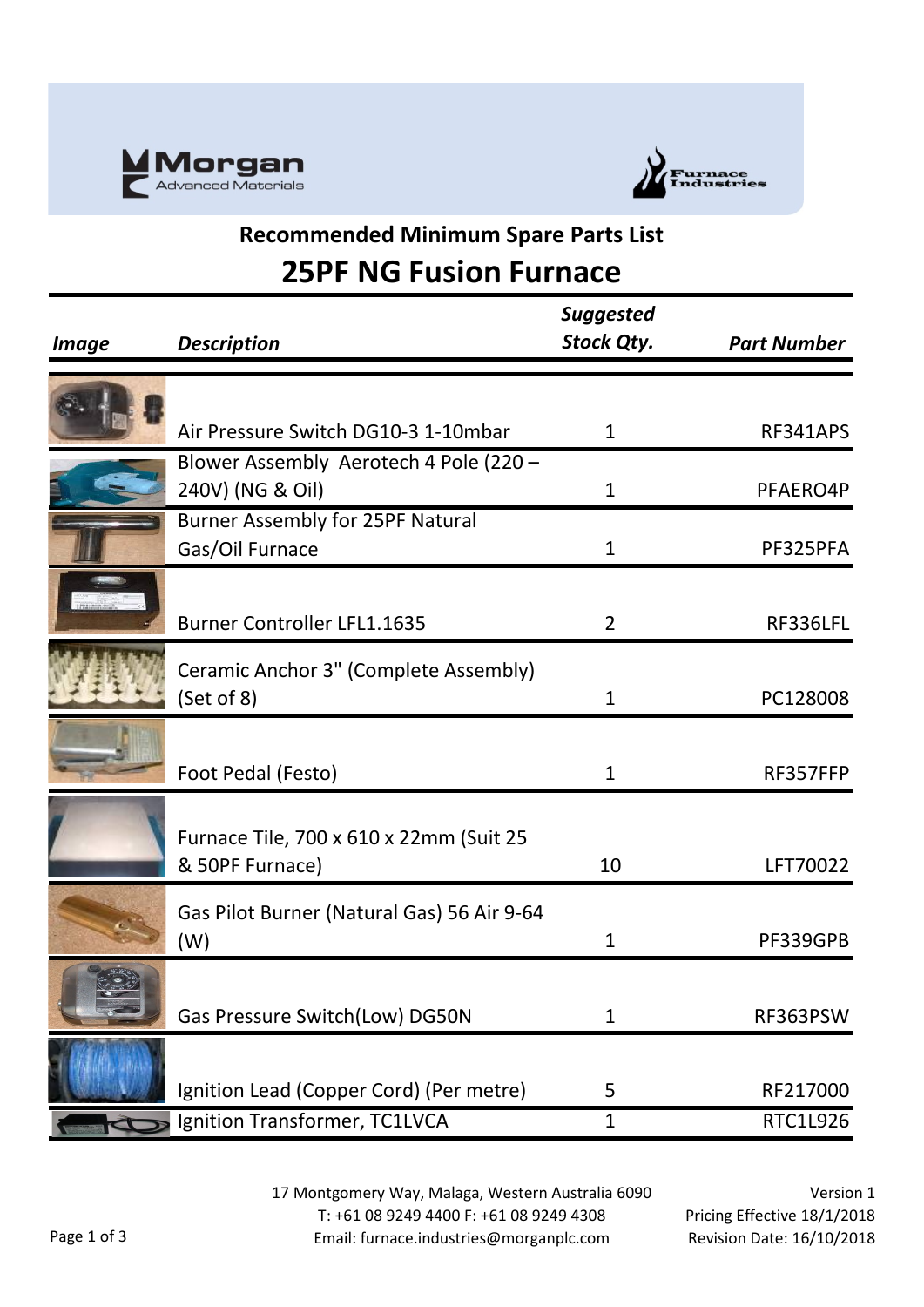



### **Recommended Minimum Spare Parts List 25PF NG Fusion Furnace**

| <i><b>Image</b></i>    | <b>Description</b>                                   | <b>Suggested</b><br><b>Stock Qty.</b> | <b>Part Number</b> |
|------------------------|------------------------------------------------------|---------------------------------------|--------------------|
|                        |                                                      |                                       |                    |
|                        | Superwool Ceramic Fibre Blanket 25mm<br>7.6m x 610mm | $\mathbf 1$                           | JB128025           |
|                        | Solenoid Valve, Pilot (NG) DIN Plug                  | $\mathbf{1}$                          | <b>RF210FF7</b>    |
|                        | Spark Plug (Igniter) (NG & Oil)                      | $\overline{2}$                        | RF338SPI           |
| <b>LITERITE MANYIN</b> | Speed Controller ABB 0.75KW                          | $\mathbf{1}$                          | RF37775C           |
|                        | Temperature Controller RKC100CB                      | $\mathbf 1$                           | RF381RKC           |
|                        | Thermocouple Element, Type K. 310mm                  | 6                                     | PF201FF1           |
|                        | Thermocouple Head (1/2")                             | $\mathbf 1$                           | RJB35TCH           |
|                        | Thermocouple Sheath (Inconel)                        | $\overline{4}$                        | PF203FF2           |
|                        | Toggle Switch On/Off, High/Low                       | $\mathbf{1}$                          | RA93A401           |
|                        | U.V. Amp Meter                                       | $\mathbf{1}$                          | RF373UVA           |
|                        |                                                      |                                       |                    |

17 Montgomery Way, Malaga, Western Australia 6090 T: +61 08 9249 4400 F: +61 08 9249 4308 Email: furnace.industries@morganplc.com

Version 1 Pricing Effective 18/1/2018 Revision Date: 16/10/2018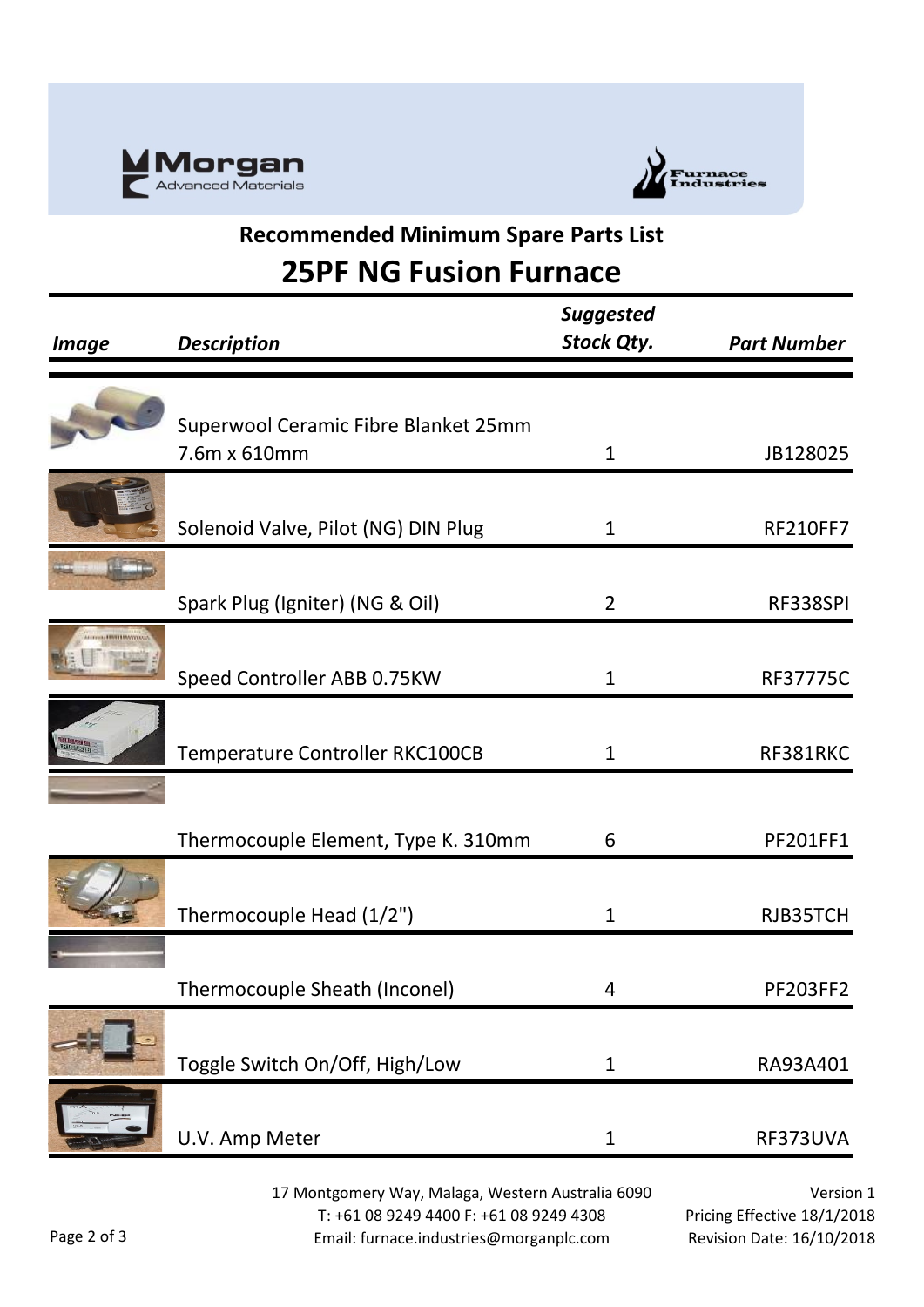



### **Recommended Minimum Spare Parts List 25PF NG Fusion Furnace**

| <i><b>Image</b></i> | <b>Description</b>                 | <b>Suggested</b><br><b>Stock Qty.</b> | <b>Part Number</b> |
|---------------------|------------------------------------|---------------------------------------|--------------------|
|                     | U.V. Cell, (Flame Detector) QRA.2  | 4                                     | <b>RF204FF3</b>    |
|                     | Valve Train, Natural Gas 240V      | 1                                     | RF352NGV           |
|                     | Parts Packaging & ISPM15 Certified |                                       |                    |
|                     | <b>Wood Crate</b>                  | 1                                     | <b>ZZPCRATE</b>    |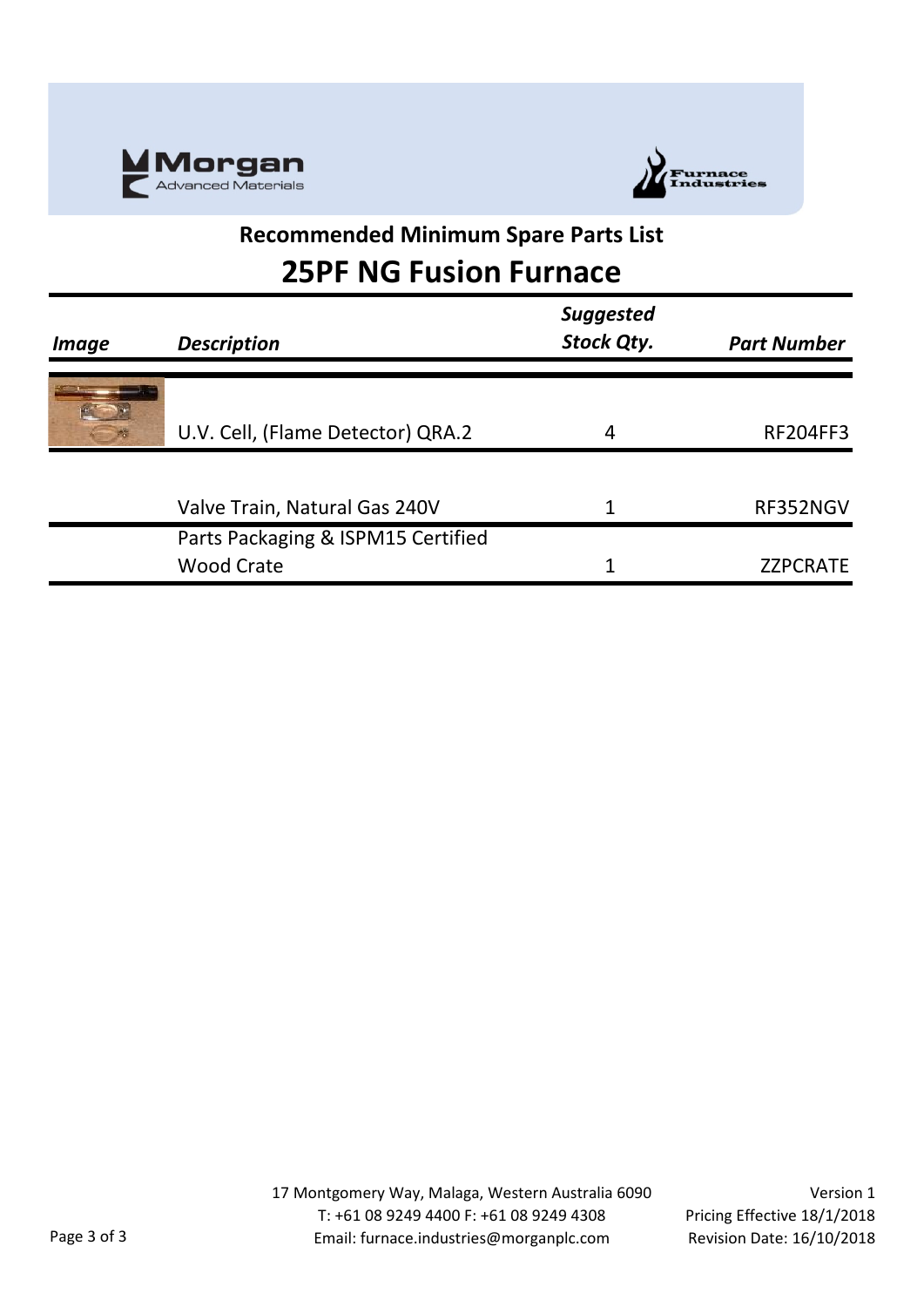



## **Recommended Minimum Spare Parts List 25PF NG Fusion Furnace CANADA**

| <b>Image</b> | <b>Description</b>                                                                                                                      | <b>Suggested</b><br><b>Stock Qty.</b> | <b>Part Number</b>                                                    |
|--------------|-----------------------------------------------------------------------------------------------------------------------------------------|---------------------------------------|-----------------------------------------------------------------------|
|              | Air Pressure Switch Honeywell                                                                                                           |                                       |                                                                       |
|              | C6097A1004                                                                                                                              | $\mathbf{1}$                          | <b>RFAPSHON</b>                                                       |
|              | Aero-Tech 110v Baldur Motor Comb Air<br>Fan                                                                                             | 1                                     | <b>RFBALDMR</b>                                                       |
|              | <b>Burner Assembly for 25PF Natural</b>                                                                                                 |                                       |                                                                       |
|              | Gas/Oil Furnace                                                                                                                         | $\mathbf{1}$                          | PF325PFA                                                              |
|              | Burner Controller, LFL 1.635 110 Volt                                                                                                   | $\overline{2}$                        | RF110LFL                                                              |
|              | Ceramic Anchor 3" (Complete Assembly)<br>(Set of 8)                                                                                     | 1                                     | PC128008                                                              |
|              | Foot Pedal (Festo)                                                                                                                      | $\mathbf{1}$                          | RF357FFP                                                              |
|              | Furnace Tile, 700 x 610 x 22mm (Suit 25<br>& 50PF Furnace)                                                                              | 10                                    | LFT70022                                                              |
|              | Gas Pilot Burner (Natural Gas) 56 Air 9-64<br>(W)                                                                                       | 1                                     | PF339GPB                                                              |
|              | Low Gas Pressure Switch Honeywell<br>C6097A1012 Man Reset 3-21"WC                                                                       | 1                                     | RFLPS97A                                                              |
|              | Ignition Lead (Copper Cord) (Per metre)                                                                                                 | 5                                     | RF217000                                                              |
| Page 1 of 3  | 17 Montgomery Way, Malaga, Western Australia 6090<br>T: +61 08 9249 4400 F: +61 08 9249 4308<br>Email: furnace.industries@morganplc.com |                                       | Version 1<br>Pricing Effective 18/1/2018<br>Revision Date: 16/10/2018 |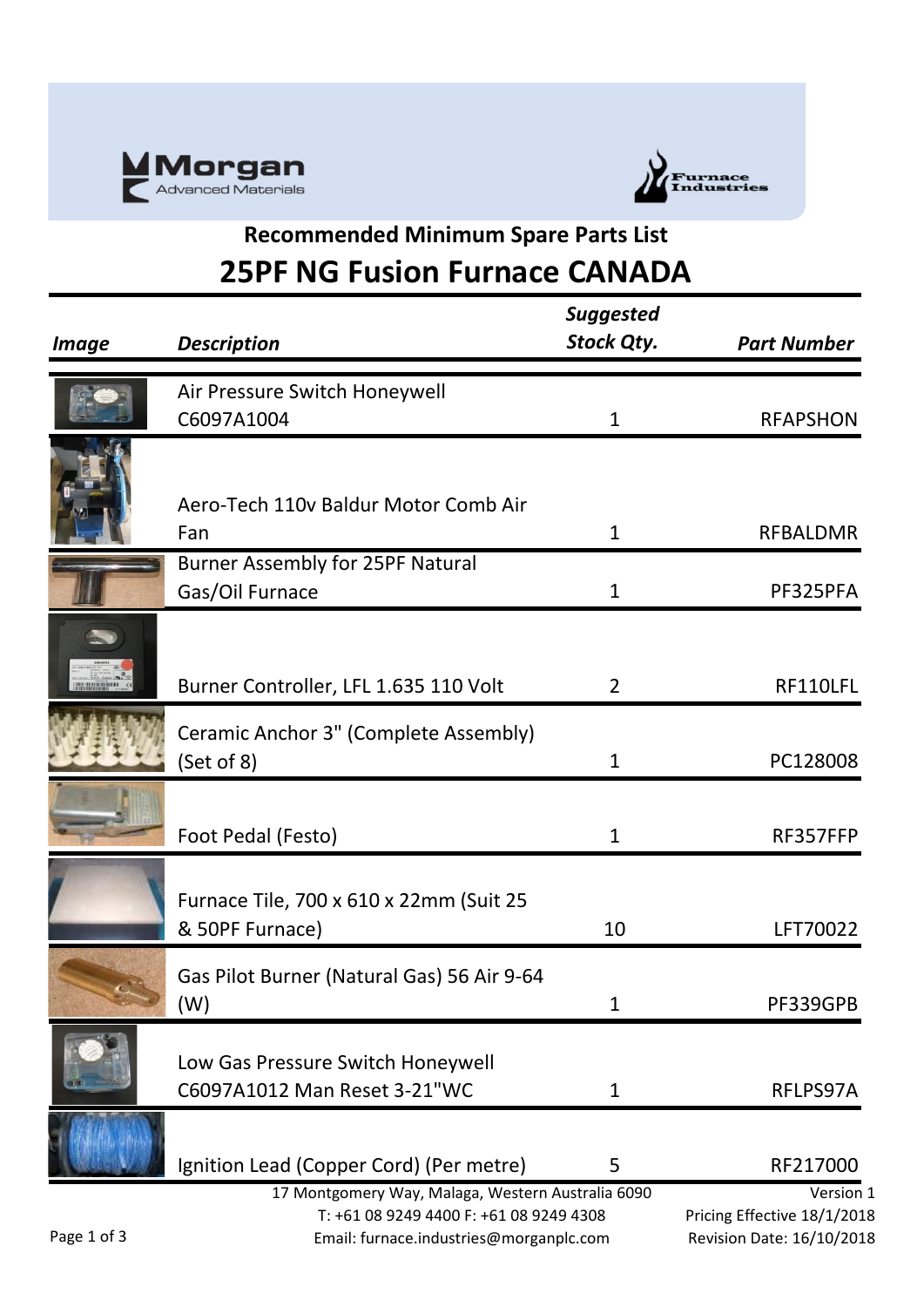



# **Recommended Minimum Spare Parts List 25PF NG Fusion Furnace CANADA**

| <b>Description</b>                      | <b>Suggested</b><br><b>Stock Qty.</b>                                  | <b>Part Number</b> |
|-----------------------------------------|------------------------------------------------------------------------|--------------------|
|                                         |                                                                        |                    |
|                                         |                                                                        |                    |
| Ignition Transformer TZI7 5-20/33R      | $\mathbf{1}$                                                           | RFITTZ17           |
|                                         |                                                                        |                    |
| Superwool Ceramic Fibre Blanket 25mm    |                                                                        |                    |
| 7.6m x 610mm                            | 1                                                                      | JB128025           |
| Pilot Solenoid Valve 110v Krom Schroder |                                                                        |                    |
| <b>VAS110</b>                           | $\mathbf{1}$                                                           | RFVAS110           |
|                                         |                                                                        |                    |
| Spark Plug (Igniter) (NG & Oil)         | $\overline{2}$                                                         | RF338SPI           |
|                                         |                                                                        |                    |
|                                         | $\mathbf{1}$                                                           | RF381RKC           |
| Temperature Controller RKC O/T SA100    |                                                                        |                    |
| <b>DIN Rail Mount</b>                   | $\mathbf{1}$                                                           | RF382RKC           |
|                                         |                                                                        |                    |
|                                         |                                                                        | PF201FF1           |
|                                         |                                                                        |                    |
| Thermocouple Head (1/2")                | $\mathbf{1}$                                                           | RJB35TCH           |
|                                         |                                                                        |                    |
| Thermocouple Sheath (Inconel)           | 4                                                                      | <b>PF203FF2</b>    |
|                                         |                                                                        |                    |
| Toggle Switch On/Off, High/Low          | $\mathbf 1$                                                            | RA93A401           |
|                                         | Temperature Controller RKC100CB<br>Thermocouple Element, Type K. 310mm | 6                  |

17 Montgomery Way, Malaga, Western Australia 6090 T: +61 08 9249 4400 F: +61 08 9249 4308 Email: furnace.industries@morganplc.com

Version 1 Pricing Effective 18/1/2018 Revision Date: 16/10/2018